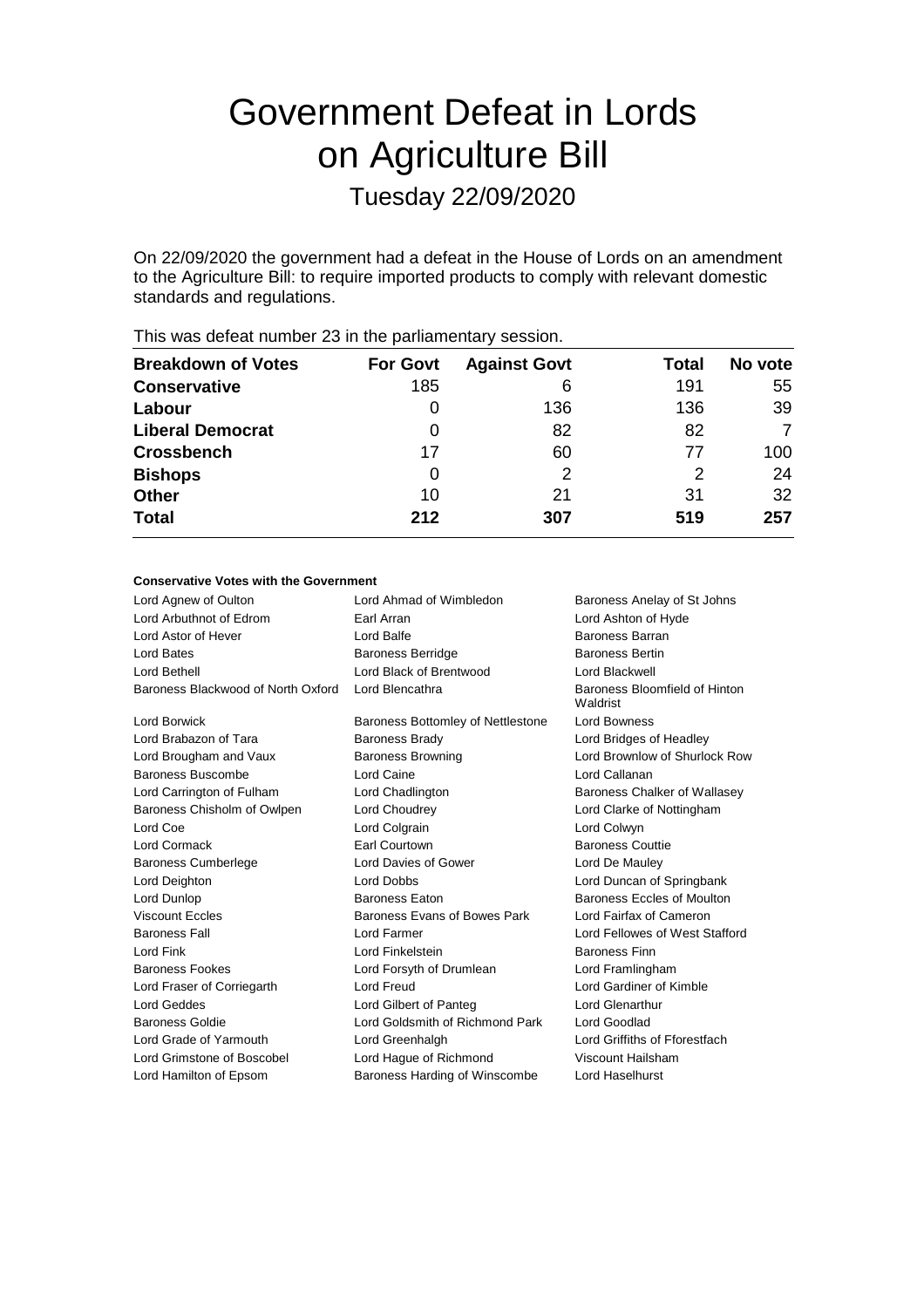Lord Young of Cookham Viscount Younger of Leckie

Lord Hayward **Baroness Helic** Lord Henley<br>
Lord Herbert of South Downs Lord Hill of Oareford **Baroness Hortes** Lord Herbert of South Downs Lord Hill of Oareford Baroness Hooper Lord Horam Lord Howard of Rising Earl Howe Lord Howell of Guildford **Lord Hunt of Wirral** Baroness Jenkin of Kennington Lord Keen of Elie **Lord King of Bridgwater** Lord Kirkham Lord Lamont of Lerwick **Lord Lord Lang of Monkton** Lord Lansley Lord Leigh of Hurley **Lord Lexden** Lord Lexden **Lord Lord Lilley** Lord Lingfield **Earl Liverpool** Earl Liverpool **Lord Livingston of Parkhead** Marquess of Lothian **Lord Lucas** Lord Lucas **Lord Mackay of Clashfern** Lord Mancroft **Baroness Manzoor** Baroness Manzoor **Lord Marland** Lord Marlesford Lord Maude of Horsham Lord McColl of Dulwich Baroness McGregor-Smith Lord McInnes of Kilwinning Baroness Meyer Baroness Mobarik **Baroness Mone** Baroness Mone Duke of Montrose Baroness Morgan of Cotes Baroness Morris of Bolton Lord Moynihan Lord Nash **Baroness Neville-Jones** Baroness Neville-Rolfe Baroness Newlove Baroness Nicholson of Winterbourne Baroness Noakes Lord Norton of Louth Lord O'Shaughnessy Lord Parkinson of Whitley Bay Baroness Penn **Lord Pickles Baroness Pidding** Lord Polak Lord Cord Porter of Spalding Lord Price Lord Reay Baroness Redfern Lord Renfrew of Kaimsthorn Viscount Ridley Lord Risby Lord Rose of Monewden Lord Rotherwick **Lord Saatchi** Baroness Sanderson of Welton Baroness Sater **Baroness Scott of Bybrook** Baroness Seccombe Lord Selkirk of Douglas Baroness Shackleton of Belgravia Lord Sheikh Baroness Shephard of Northwold Lord Sherbourne of Didsbury Baroness Shields Lord Smith of Hindhead Baroness Stedman-Scott Lord Sterling of Plaistow Lord Strathclyde Baroness Sugg Lord Suri Lord Taylor of Holbeach Lord Tebbit Lord Trefgarne Viscount Trenchard Lord Trimble Lord True Lord Tugendhat Viscount Ullswater Lord Vaizey of Didcot Baroness Vere of Norbiton Baroness Verma Lord Vinson Lord Wakeham Lord Wasserman Lord Wharton of Yarm Lord Whitby Baroness Wilcox Lord Willetts Baroness Williams of Trafford Lord Wolfson of Aspley Guise Baroness Wyld

## **Conservative Votes against the Government**

Lord Kirkhope of Harrogate Lord Northbrook Lord Randall of Uxbridge

Lord Deben Lord Hodgson of Astley Abbotts Baroness Hodgson of Abinger

#### **Labour Votes with the Government**

# **Labour Votes against the Government<br>Lord Adonis**

Lord Goldsmith Baroness Goudie Lord Grantchester

Lord Allen of Kensington Lord Alli Baroness Andrews **Baroness Armstrong of Hill Top** Lord Bach Baroness Bakewell Lord Bassam of Brighton Lord Beecham Lord Berkeley **Baroness Blower Baroness Blower Lord Blunkett** Lord Boateng Lord Bradley Lord Brooke of Alverthorpe Lord Browne of Ladyton Lord Campbell-Savours Lord Carter of Coles Baroness Chakrabarti Viscount Chandos Baroness Clark of Kilwinning Lord Clark of Windermere **Lord Collins of Highbury** Baroness Corston Baroness Crawley **Lord Cunningham of Felling Clova** Lord Davidson of Glen Clova Baroness Donaghy Lord Donoughue Baroness Drake Lord Dubs Lord Eatwell Lord Elder Lord Faulkner of Worcester Lord Filkin Lord Foulkes of Cumnock Baroness Gale **Baroness Golding** Lord Giddens **Baroness Golding**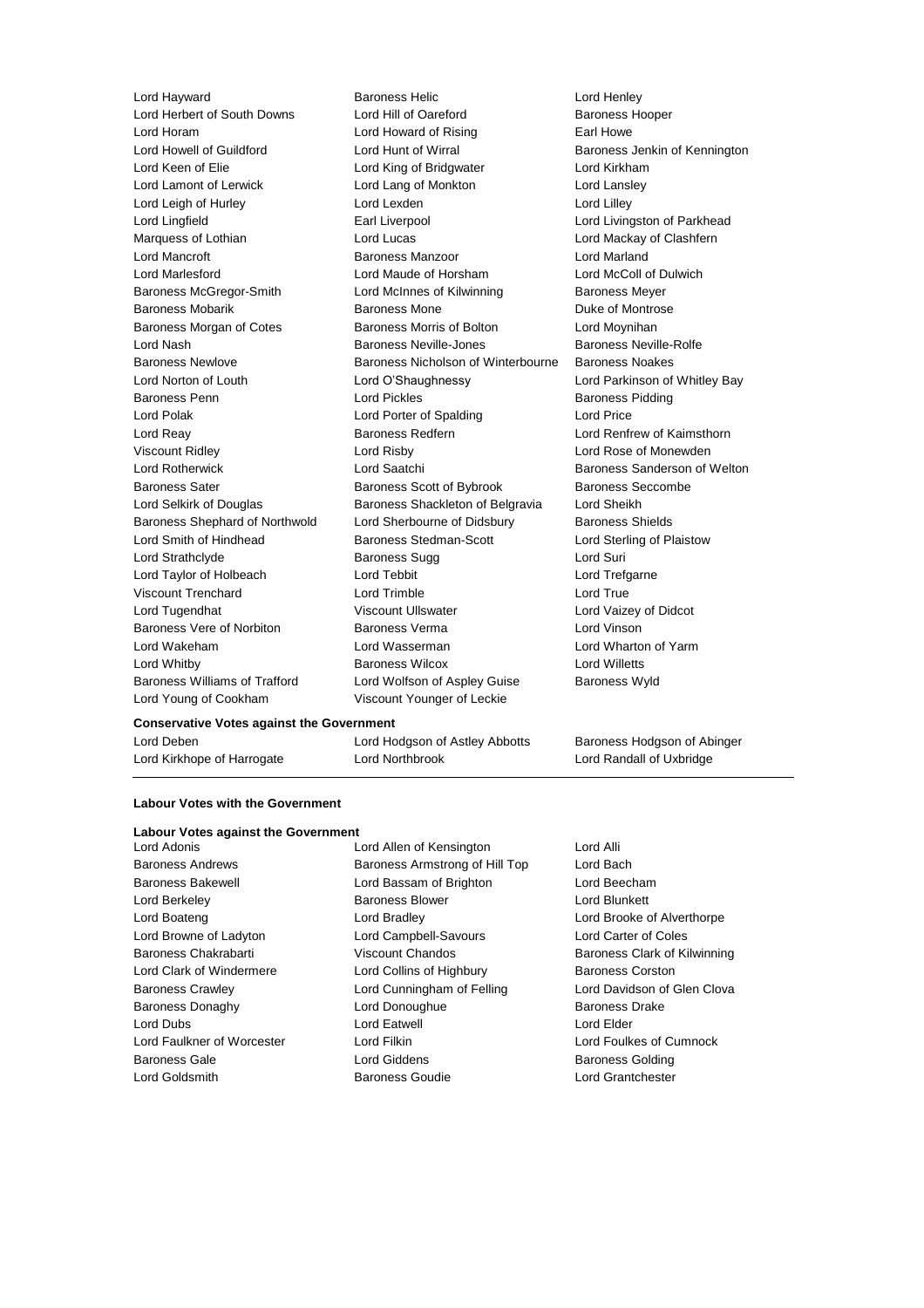Lord Griffiths of Burry Port Lord Grocott Lord Hain Viscount Hanworth Lord Harris of Haringey Lord Haughey Lord Haworth Baroness Hayter of Kentish Town Baroness Healy of Primrose Hill Lord Hendy **Baroness Henig** Baroness Henig Baroness Hilton of Eggardon Lord Hollick Lord Howarth of Newport Baroness Hughes of Stretford Lord Hunt of Kings Heath Lord Jones Baroness Jones of Whitchurch Lord Jordan Lord Judd Lord Kennedy of Southwark Lord Knight of Weymouth Baroness Lawrence of Clarendon Lord Layard Lord Leitch Lord Lennie Lord Levy Baroness Liddell of Coatdyke Lord Liddle Lord Lipsey **Baroness Lister of Burtersett** Lord MacKenzie of Culkein Baroness Mallalieu Lord Mandelson Baroness Massey of Darwen Lord Maxton Lord McAvoy Lord McConnell of Glenscorrodale Baroness McDonagh Baroness McIntosh of Hudnall Lord McKenzie of Luton Lord McNicol of West Kilbride Lord Mendelsohn Lord Mitchell Baroness Morgan of Huyton Baroness Morris of Yardley Cord Murphy of Torfaen Baroness Nye Baroness Osamor Lord Pendry Baroness Pitkeathley Lord Ponsonby of Shulbrede Lord Prescott Baroness Primarolo Baroness Prosser Lord Puttnam Baroness Quin **Communist Construction Construction** Lord Radice **Baroness Ramsay of Cartvale** Baroness Rebuck Lord Reid of Cardowan Lord Robertson of Port Ellen Lord Rooker Lord Rosser Lord Rowlands Baroness Royall of Blaisdon Lord Sawyer **Baroness Sherlock** Baroness Sherlock Viscount Simon **Baroness Smith of Basildon** Baroness Smith of Gilmorehill Lord Snape Lord Soley Lord Stevenson of Balmacara Baroness Taylor of Bolton Baroness Thornton Baroness Thornton Lord Triesman **Lord Tunnicliffe** Lord Tunnicliffe Lord Turnberg Baroness Warwick of Undercliffe Lord Watson of Invergowrie Lord Watts Lord West of Spithead **Baroness Wheeler** Baroness Wheeler Baroness Whitaker Lord Whitty Baroness Wilcox of Newport Lord Wills Lord Winston Lord Wood of Anfield Lord Young of Norwood Green Baroness Young of Old Scone

## **Liberal Democrat Votes with the Government**

# **Liberal Democrat Votes against the Government**

| Lord Alderdice                     | Lord Allan of Hallam           |
|------------------------------------|--------------------------------|
| <b>Baroness Barker</b>             | Lord Beith                     |
| Baroness Bonham-Carter of Yarnbury | Baroness Bowles of Berkhamsted |
| Lord Bruce of Bennachie            | Lord Burnett                   |
| Lord Campbell of Pittenweem        | Lord Chidgey                   |
| Lord Cotter                        | Lord Dholakia                  |
| <b>Baroness Featherstone</b>       | Lord Foster of Bath            |
| Baroness Garden of Frognal         | Lord German                    |
| Lord Goddard of Stockport          | Lord Greaves                   |
| <b>Baroness Hamwee</b>             | Baroness Harris of Richmond    |
| Lord Hussain                       | Baroness Hussein-Ece           |
| <b>Baroness Jolly</b>              | Lord Jones of Cheltenham       |
| Lord Lee of Trafford               | <b>Baroness Ludford</b>        |
| Lord McNally                       | Lord Newby                     |
| Lord Oates                         | Lord Paddick                   |
| <b>Baroness Parminter</b>          | <b>Baroness Pinnock</b>        |
| Baroness Randerson                 | Lord Razzall                   |
| <b>Lord Rennard</b>                | Lord Roberts of Llandudno      |
| Lord Scriven                       | Lord Sharkey                   |
|                                    |                                |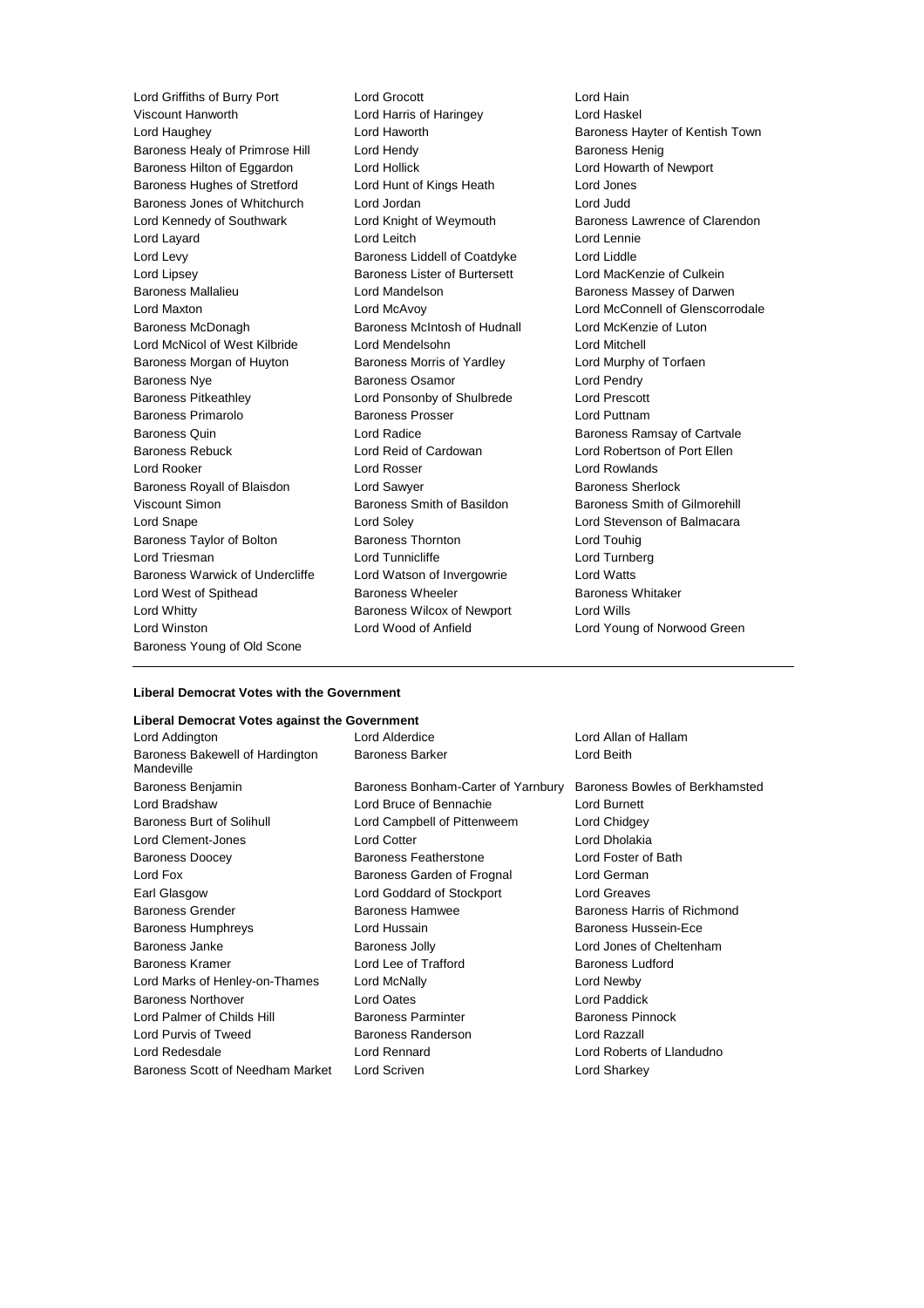Baroness Sheehan Lord Shipley Lord Shutt of Greetland Baroness Smith of Newnham Lord Storey Lord Strasburger Lord Stunell Baroness Suttie Lord Taylor of Goss Moor Lord Teverson Baroness Thomas of Winchester Lord Thomas of Gresford Baroness Thornhill Viscount Thurso Lord Tope Lord Tyler Baroness Tyler of Enfield Lord Verjee Lord Wallace of Saltaire Lord Wallace of Tankerness Baroness Walmsley Lord Willis of Knaresborough Lord Wrigglesworth

# **Crossbench Votes with the Government**

Lord Aberdare Lord Carey of Clifton Lord Carlile of Berriew Lord Carrington **Baroness Cavendish Little Venice** Lord Craig of Radley Viscount Craigavon **Baroness Deech** Earl Erroll Baroness Hogg **Lord Kakkar** Lord Kakkar **Lord Kilclooney** Lord Laming Lord Macpherson of Earl's Court Lord St John of Bletso Lord Thurlow Lord Walker of Aldringham

#### **Crossbench Votes against the Government**

| Lord Alton of Liverpool       | Lord Best                    | Lord Bichar        |
|-------------------------------|------------------------------|--------------------|
| Lord Birt                     | Baroness Boothroyd           | <b>Baroness B</b>  |
| Viscount Brookeborough        | Baroness Brown of Cambridge  | Lord Brown         |
| <b>Baroness Bull</b>          | <b>Baroness Butler-Sloss</b> | Lord Came          |
| Baroness Campbell of Surbiton | <b>Lord Chartres</b>         | Earl Clanca        |
| Viscount Colville of Culross  | Earl Cork and Orrery         | <b>Earl Courte</b> |
| <b>Baroness Coussins</b>      | Lord Crisp                   | Lord Curry         |
| Baroness Finlay of Llandaff   | Lord Freyberg                | Lord Green         |
| Baroness Grey-Thompson        | Lord Hannay of Chiswick      | Baroness H         |
| <b>Baroness Hollins</b>       | Lord Hope of Craighead       | Lord Janvri        |
| Lord Kerr of Kinlochard       | Lord Krebs                   | Baroness L         |
| Lord Low of Dalston           | Baroness Manningham-Buller   | Baroness N         |
| <b>Baroness Meacher</b>       | Baroness Morgan of Drefelin  | Baroness N         |
| Baroness O'Loan               | Baroness O'Neill of Bengarve | Lord Pannio        |
| Lord Patel                    | <b>Baroness Prashar</b>      | Lord Rams          |
| Lord Ravensdale               | Lord Rees of Ludlow          | Lord Richar        |
| <b>Lord Ricketts</b>          | Lord Rowe-Beddoe             | Lord Russe         |
| Earl Sandwich                 | Lord Singh of Wimbledon      | Duke of So         |
| Earl Stair                    | <b>Baroness Stern</b>        | Lord Trees         |
| Lord Vaux of Harrowden        | Duke of Wellington           | Lord Wilsor        |

Lord Bichard Dothroyd **Baroness Boycott** viscount of Cambridge Lord Brown of Eaton-under-Heywood atler-Sloss **Bull Baroness Bull Baroness Bull Baroness Bull Baroness Bullington** Barones Campbell of Surbiton Lord Clancarty d Orrery **Earl Courtenay of Devon** 

Lord Curry of Kirkharle **Baroness Finlandaff Lord Greenway** of Chiswick **Baroness Hayman** f Craighead Lord Janvrin Baroness Lane-Fox of Soho anningham-Buller **Baroness Masham of Ilton** organ of Drefelin Baroness Murphy Neill of Bengarve Lord Pannick ashar **Patel Baroness Prashar Lord Ramsbotham** f Ludlow Lord Richards of Herstmonceux Beddoe **Lord Russell of Liverpool** Earl Sandwich Lord Singh of Wimbledon Duke of Somerset lington **Example 2** Lord Wilson of Dinton

## **Bishop Votes with the Government**

# **Bishop Votes against the Government**

Bishop of Leeds Bishop of St Albans

## **Other Votes with the Government Other Votes against the Government**<br>Baroness Ashton of Upholland Lord Browne of Belmont Lord Gadhia Cord Canadhia Lord Hay of Ballyore Lord Holmes of Richmond Lord Kalms Lord Mann Lord McCrea Magherafelt and Cookstown Lord Morrow Lord Taylor of Warwick Lord Walney Baroness Bennett of Manor Castle Baroness Blackstone Lord Cashman Lord Empey Lord Inglewood

Baroness Jones of Moulsecoomb Baroness Kennedy of Cradley Lord Lea of Crondall Lord Mackenzie of Framwellgate Lord Maginnis of Drumglass Lord Patel of Bradford

Ref: 2275